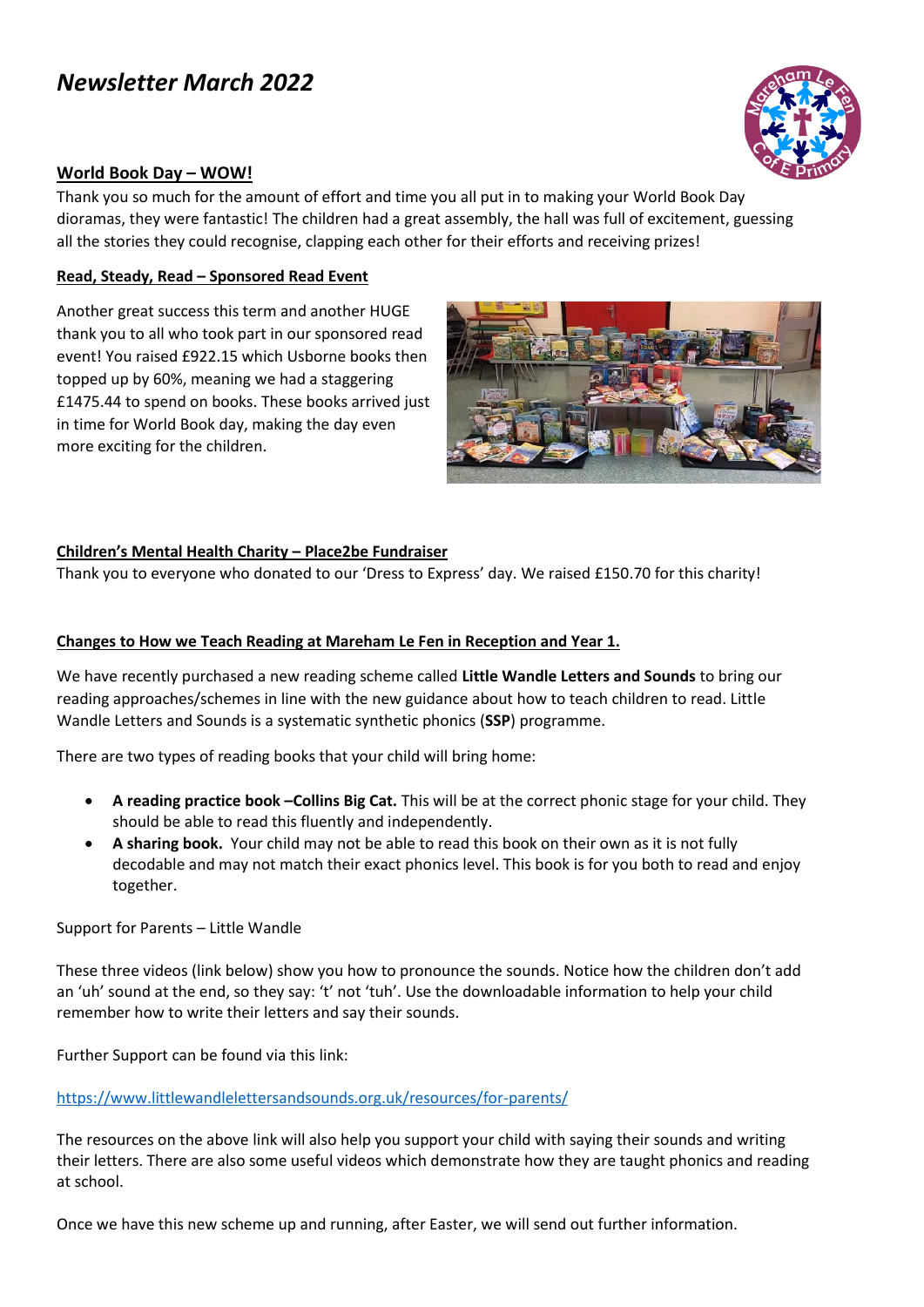# **Comic Relief Friday 18th March**

We will be recognising this charity on this date by asking children to 'Wear something Red' with their school uniform. Red socks, red tights, red t-shirt, red bows/grips, red trousers or red skirt etc. The rest of the clothing needs to be school uniform please. If your child has PE on this day, they still need to wear their school PE kit and can wear a red item with it. We are not requesting donations as we appreciate we have already held several fundraising days this school year. If parents wish to send in a donation, we will forward it to Comic Relief.

### **Class M and S Parents (Reception, Year 1 and Year 2)**

End of topic assembly on Wednesday 30th March 2pm in the school hall. Parents only please. Invites will be coming home soon.

# **Platinum Jubilee Celebration**

This celebration is during half term so we will hold our own day of celebration on Friday 27<sup>th</sup>. We are planning a day of activities for the children with a tea party lunch, provided by the school. The Farm Kitchen menus have been blocked out for this day and children do not need to bring a pack up. Nearer the time we will send a form out electronically on Parentmail asking for donations of crisps, cakes and biscuits. School will provide sandwiches and drinks and children can wear red, white and blue. Further details will follow.



# **2022**

**March th: Comic Relief** – wear something red with your school uniform **st: World Poetry Day st and 23 rd: Parents Evening appointments** have been released on Parentmail. Please book in. **nd: PTFA meeting** 7.30pm **th: Class F trip am only th: Classes M & S –** End of topic assembly for parents 2pm. Invites to follow. **th: PTFA Quiz** in Mareham Le Fen Pub, 7.30pm start **st: Last day of term**

**April 20th: Return to school**

### **May**

 **th – 13th May: SATS for Year 6. Please do not book any appointments during this week. th: Class photos th: Jubilee party in school th: Last day of term**

**June 6 th: Return to school**

**July 22nd: last day of term**

**September 2022 6 th: Tuesday – return to school**